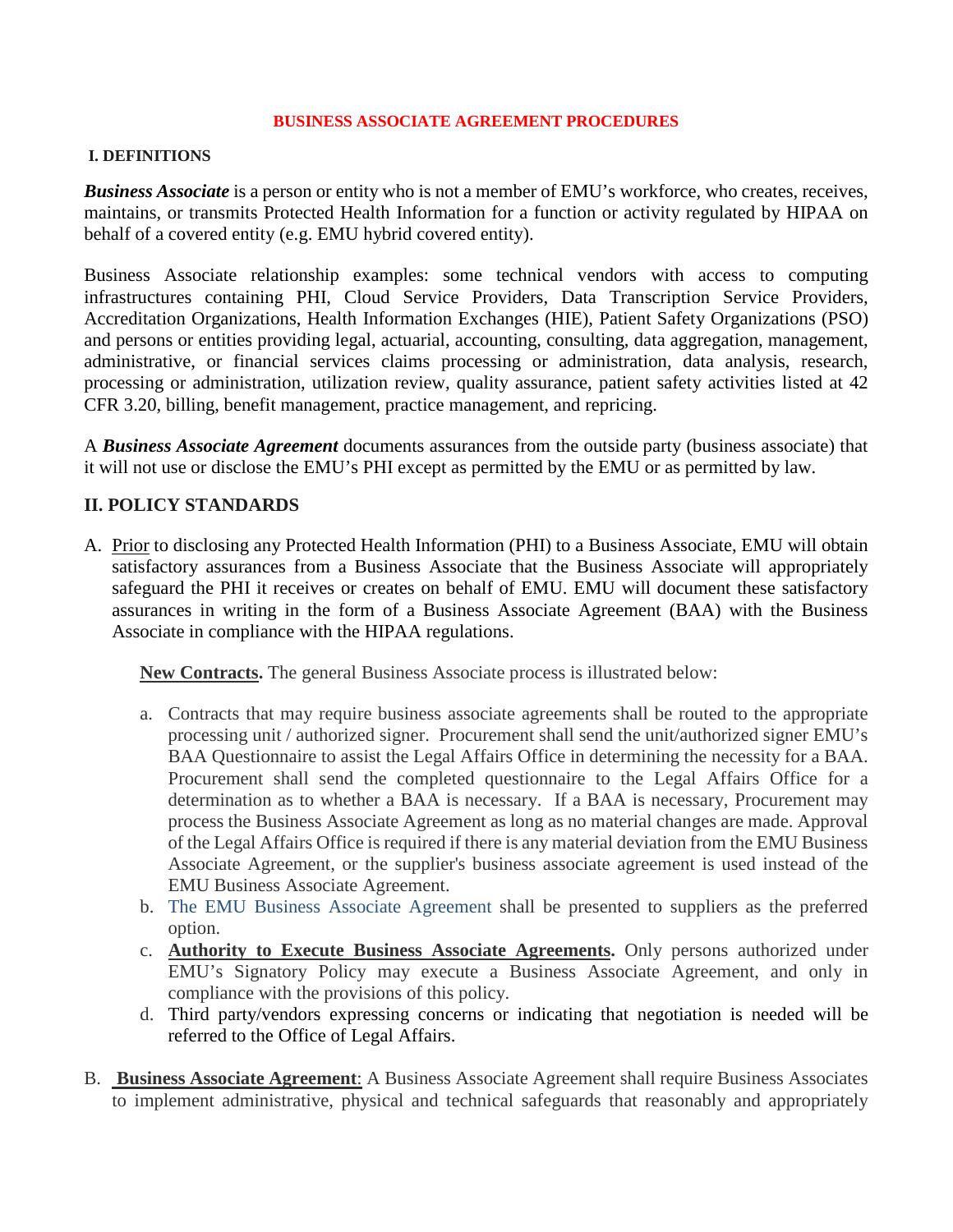protect the confidentiality, integrity, and availability of protected health information that they create, receive, maintain, or transmit on behalf of the covered entity as required by the HIPAA Privacy and Security Rule, and must ensure that any agent, including subcontractor, to whom they provide such information, agrees to implement reasonable and appropriate safeguards to protect it.

- **Designated Record Set**: To the extent the Business Associate maintains PHI in a *Designated Record Set*, the Business Associate will cooperate with EMU to honor patient rights as mandated by the Privacy Rule in accordance with the required timelines for response.
- **Disclosures to Business Associates.** EMU may disclose PHI to a business associate, though only as necessary to enable the business associate to carry out its function and not for the Business Associate's independent use or purposes.
- **Safeguarding PHI.** The business associate agreement shall require the business associate to safeguard the PHI in accordance with the requirements of the *HIPAA Privacy Standards* at 45 C.F.R.  $\hat{A}\$  164.504(e)(1). See Business Associate Agreement for standard business associate agreement provisions.
- **Uses and Disclosures by Business Associates.** A business associate may use and disclose PHI only:
	- $\triangleright$  as permitted for the purposes set forth in the business associate agreement;
	- $\triangleright$  for the proper management and administration of the business associate;
	- $\triangleright$  if expressly permitted by the terms of the business associate agreement, the business associate may provide data aggregation services relating to UMHS's health care operations;
	- $\triangleright$  to carry out the legal responsibilities of the business associate; and
	- $\triangleright$  as otherwise specified in the business associate agreement.

EMU shall inform a business associate of changes to its use and disclosures of PHI in its notice if it affects the business associate's use or disclosure.

**III. Violation of Business Associate Agreements.** EMU is not required to monitor its Business Associates for compliance with their business associate agreements. If EMU obtains knowledge that a Business Associate has engaged in activity that is a material violation of the Business Associate's obligations under the business associate agreement, EMU shall require its Business Associate to take reasonable steps to cure the breach or end the violation. If continuing violations occur, EMU shall terminate the contract if feasible, and shall report the violation to the Secretary of Health and Human Services.

> **EMU as a Business Associate.** If any unit or school obtains outside PHI from another covered entity, under circumstances which, by the above definition, EMU has been confirmed to be a BA: EMU's Privacy Officer shall obtain and review a written explanation from that covered entity justifying their designation of EMU as their business associate.

**Covered Components Added to the Covered Entity.** If a unit of EMU is added to the covered entity, The Privacy Officer or his or her designee(s), with assistance from the Office of Legal Affairs, shall review that unit's contracts with outside suppliers that involve use or disclosure of PHI in order to determine whether such contracts/relationships need to include business associate agreement provisions.